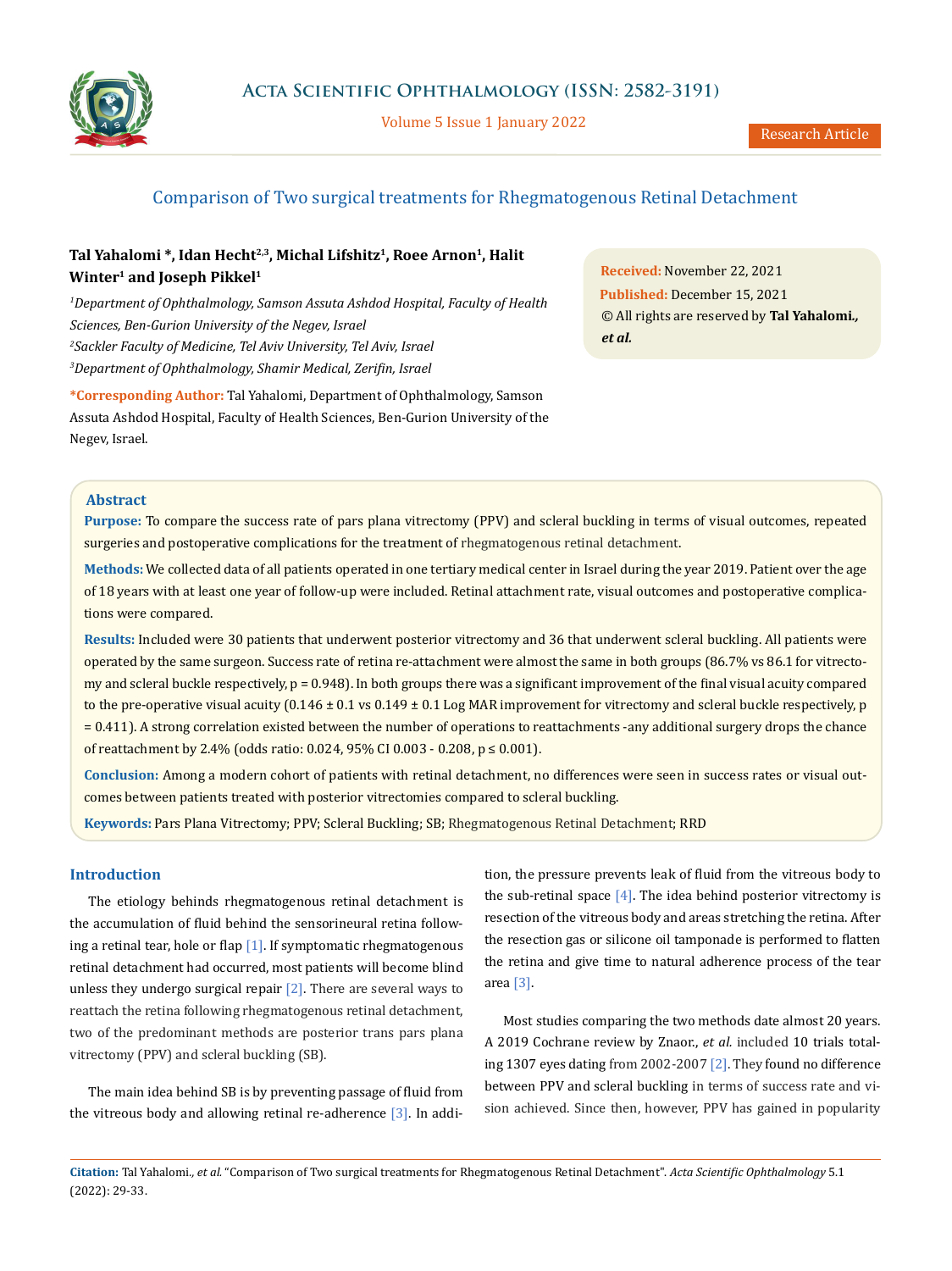for many surgeons, particularly for patients with pseudophakic RRD, thanks to recent advances in vitrectomy techniques. These advancements in devices and techniques, together with the increased experience of surgeons and faster surgical time, could have significant influence the outcomes of the surgery and the rate of complications. These advances call for a modern comparison between methods. Relatively little evidence exists comparing these two techniques using modern methods and equipment, and their results are conflicting [5].

Each of these methods have its' advantages and disadvantages. While some surgeons decide whether to choose one procedure counting on patients age, retinal tear location etc. others still are confused and usually make their decision based on personal experience or on personal confidence.

In this study we compared PPV and SB in terms of efficacy and safety among patients with rhegmatogenous retinal detachment operated on in single tertiary center in 2019.

### **Materials and Methods**

This study adhered to the tenets of the Declaration of Helsinki and was approved by the institutional review board (IRB) of the Samson Assuta Ashdod Hospital. Due to its retrospective nature, a waiver of informed consent was granted.

We collected the data of all patients operated in one tertiary center in Israel (Samson Assuta Ashdod Hospital) during the year 2019. Excluded were patients that did not have follow up data if at least one year and patients that were under the age of 18 years. Demographic data as well as all pre and post operation data were collected. Myopia was considered above 2 Diopter.

The main outcome was rate of retina re-attachment one month from surgery. Secondary outcomes were improvement of the final visual acuity, rates of re-operations needed and rate of intra- and post-operative complications.

### **Surgical Procedures**

Patients underwent 23-gauge pars plana vitrectomy with injection of perfluorocarbon liquid (PFCL). All retinal tears were circuled with endolaser, and PFCL was replaced by SF6 gas. After surgery all patients were positioned with face downward for 6 hours during hospitalization and were guided with subsequent position until follow-up according to the location of the retinal tears. All surgeries were performed by one experienced vitreoretinal surgeon (JP).

### **Statistical evaluation**

For continuous variables summary tables are provided giving arithmetic mean (M) and standard deviation (Sd). For categorical variables summary table is provided giving sample size, absolute and relative frequencies. Pearson Chi-square tests were applied for testing the correlations between the study groups for the categorical parameters. While for quantitative parameters, independent sample t-tests were applied for testing differences between study groups, and Pearson correlations were applied to test the power of the correlations. All tests applied are two-tailed, and p-value of 5% or less was considered statistically significant. The data was analyzed using the SPSS version 20.0.0.2 (SPSS Inc. Chicago, IL, USA).

#### **Results**

Included were 30 patients that underwent PPV and 36 patients that underwent SB. All patients were operated by the same surgeon (J.P.).

The mean age was 54.6 years and 44 were male. 33 were pseudophakic and 31 were myopic. There were no significant differences between the groups in baseline demographic information (Table 1), including age (55.1 vs 54.6, p = 0.826), gender (19 (63.3%) vs. 25 (69.4%) males in each group,  $p = 0.600$ ), baseline visual acuity  $(0.216 \text{ vs. } 0.218, p = 0.960)$ , nor in the rate of maculae on vs maculae off at admission (12 vs 15 presented with macula off,  $p = 0.89$ ), 13 patients underwent silicon oil injection in the PPV group.

|                               | <b>Posterior</b><br><b>Vitrectomy</b><br>$(n = 30)$ |       | <b>Scleral</b><br><b>Buckling</b><br>$(n = 36)$ |               |       |
|-------------------------------|-----------------------------------------------------|-------|-------------------------------------------------|---------------|-------|
|                               | M                                                   | Sd    | М                                               | Sd            | p     |
| Age (years)                   | 55.1                                                | 10.1  | 54.6                                            | 10.0          | 0.826 |
| Surgeries (n)                 | 1.4                                                 | 0.8   | 1.4                                             | 0.7           | 0.697 |
| Visual acuity (before)        | 0.216                                               | 0.163 | 0.218                                           | 0.167         | 0.960 |
| Visual acuity (after)         | 0.392                                               | 0.235 | 0.367                                           | 0.214         | 0.653 |
| $\Delta$ visual acuity        | 0.146                                               | 0.142 | 0.149                                           | 0.123         | 0.411 |
|                               | N                                                   | $\%$  | N                                               | $\frac{0}{0}$ |       |
| Gender (Male)                 | 19                                                  | 63.3  | 25                                              | 69.4          | 0.600 |
| Use of silicon (yes)          | 13                                                  | 43.3  |                                                 |               |       |
| Myopia (yes)                  | 11                                                  | 36.7  | 20                                              | 55.6          | 0.126 |
| Macula (off)                  | 12                                                  | 40.0  | 15                                              | 41.5          | 0.891 |
| Pseudophakia (yes)            | 15                                                  | 50.0  | 18                                              | 50.0          | 0.999 |
| Cataract (yes)                | 8                                                   | 26.7  | 7                                               | 19.4          | 0.486 |
| Intraocular Pressure<br>(yes) | 10                                                  | 33.3  | 13                                              | 36.1          | 0.814 |
| Re-attachment                 | 26                                                  | 86.7  | 31                                              | 86.1          | 0.948 |

**Table 1:** Demographic characteristics of the study participants according to the type of surgery.

**Citation:** Tal Yahalomi*., et al.* "Comparison of Two surgical treatments for Rhegmatogenous Retinal Detachment". *Acta Scientific Ophthalmology* 5.1 (2022): 29-33.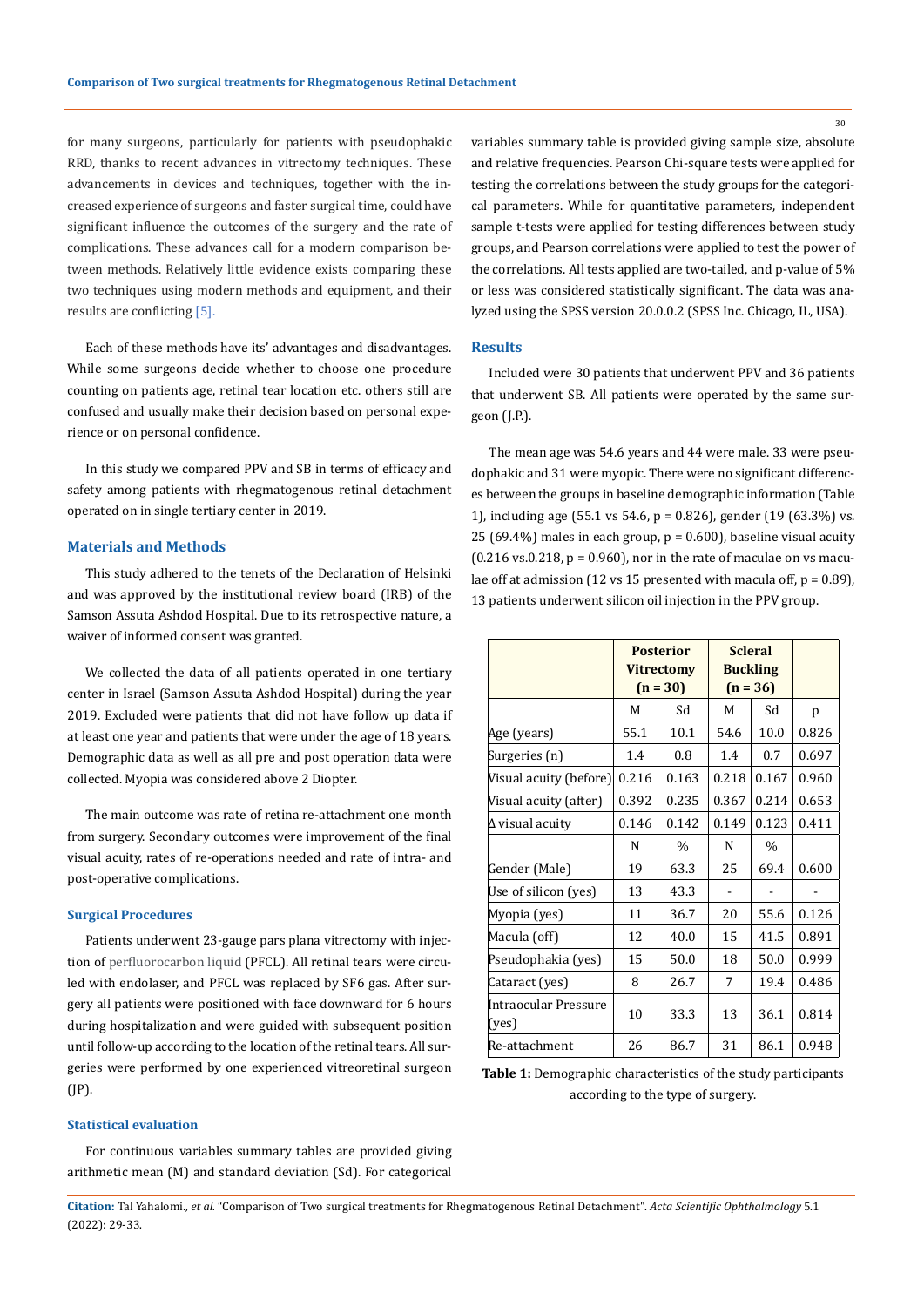For the primary endpoint of retina re-attachment results were similar between groups. 26 (86%) vs 31 (86%), p = 0.948). In both groups there was a significant improvement of the final visual acuity compared to the pre-operative visual acuity ( $r = -0.808$ ,  $p <$ 0.001), however comparing final visual acuity both groups showed similar improvement (0.392 vs. 0.367,  $p = 0.65$ ), and the delta in visual acuity following treatment showed in both groups the same improvement  $((0.146 \pm 0.1 \text{ vs } 0.149 \pm 0.1 \text{ Log } \text{MAR } \text{improvement})$ for vitrectomy and scleral buckle respectively,  $p = 0.411$ .

Out of 13 patients that were treated with intra-vitreal silicon oil, four had an elevated intra-ocular pressure however comparing the two groups there was not statistically difference in the number of patients with post-operative intra ocular pressure elevation (10 vs  $13, p = 0.814$ .

In predicting success of reattachment - there was a strong correlation between the number of operations to reattachments-the more procedures the less success-any additional surgery drops the chance of reattachment by 0.024 (Table 2).

|                        | B       | S.E. | Wald<br>$(df = 1)$ | Exp(B) | 95% CI          |
|------------------------|---------|------|--------------------|--------|-----------------|
| Number of<br>surgeries | $-3.75$ | 1.10 | $11.55***$         | 0.024  | $0.003 - 0.208$ |

**Table 2:** Logistic Regression to predict reattachment by number of surgeries.

**Note:**  $R^2$  = .69, Model  $\chi^2_{(1)}$  = 36.56, p < .001, \*\*\*p  $\leq$  0.001.

### **Discussion and Conclusion**

In this study we compared PPV to SB for the treatment of retinal detachment. Results show similar rates of retinal re-attachment between groups, similar improvement in visual acuity, and no significant difference in the rate of complications.

RRD occurs in about 0.5 - 1.5 percent of cases one year following cataract surgery, and 30 - 40 percent of patients with RRD are pseudophakic  $[6-9]$ . This rate is expected to rise in tandem with the incidence of cataract surgery and the average life expectancy.

PPV has become the first choice of many surgeons, particularly in patients with pseudophakic RRD, thanks to recent advances in vitrectomy techniques, the visualization of small retinal tears, the option of subretinal fluid drainage and retinopexy. Furthermore, PVR is less likely to occur after this treatment [10,11]. The number of retina specialists who favor treating RD with vitrectomy without SB has risen between 2005 and 2015, according to the findings of the Preferences and Trends (PAT) survey done in 2013 [12]. In a survey published in 1997 by Benson., *et al.* 62 percent of vitreoretinal surgeons favored SB surgery while only 7% preferred PPV [13]. Since of advances in vitrectomy procedures, as well as the fact that peripheral retinal tears can be properly detected and the prevalence of PVR has decreased, the popularity of PPV in pseudophakic RD surgery has grown over time.

[Cankurtaran.](https://pubmed.ncbi.nlm.nih.gov/?sort=date&size=20&term=Cankurtaran+V&cauthor_id=28135566), *et al.* retrospectively compared between pseudophakic rhegmatogenous retinal detachment (RRD) patients who underwent PPV and those who underwent SB surgery and revealed no major difference between the primary and final anatomical and visual success rates, nor the rate of retinal detachment recurrence [5]. On the contrary, a retrospective cohort of 822 patients, the PPV group had a higher average proportion of surgical failures than the SB group [14]. In eyes with macula-off RRD treated with PPV, the macular ganglion cell layer-inner plexiform layer (GCL-IPL) was found to be significantly thinner compared to eyes undergoing scleral buckling surgery [15]. Furthermore, Znaor reported in a cocharne review of 10 Randomized controlled trials of 1307 eyes, found no difference between PPV and scleral buckling in terms of operation success and vision achieved and PPV can be linked to a lower risk of detachment recurrence. Few negative outcomes, such as cataract development and new iatrogenic splits, appeared to be more common in those underwent PPV, whereas choroidal detachment appeared to be more common in the scleral buckling group [2]. In an european multicenter, prospective, randomized clinical trial of 416 phakic and 265 pseudophakic eyes with 'medium intensity' RD, postoperative visual acuity was slightly improved in phakic patients treated with SB, whereas in pseudophakic patients treated with PPV, the success rate was significantly higher [16]. Moreover, Brazitikos., *et al*. found no substantial difference between the two approaches in terms of final visual acuity [17]. Though in each of these procedures are advantages and disadvantages, there are sometimes doubts and hesitations regarding which of these procedures is better. Scleral buckling - though being historically prior to posterior vitrectomy - is considered a more difficult procedure that requires an accurate localization of the retinal tear and results in a refractive error due to elongation of the eyes axial length and sometimes causes significant astigmatism. One

31

**Citation:** Tal Yahalomi*., et al.* "Comparison of Two surgical treatments for Rhegmatogenous Retinal Detachment". *Acta Scientific Ophthalmology* 5.1 (2022): 29-33.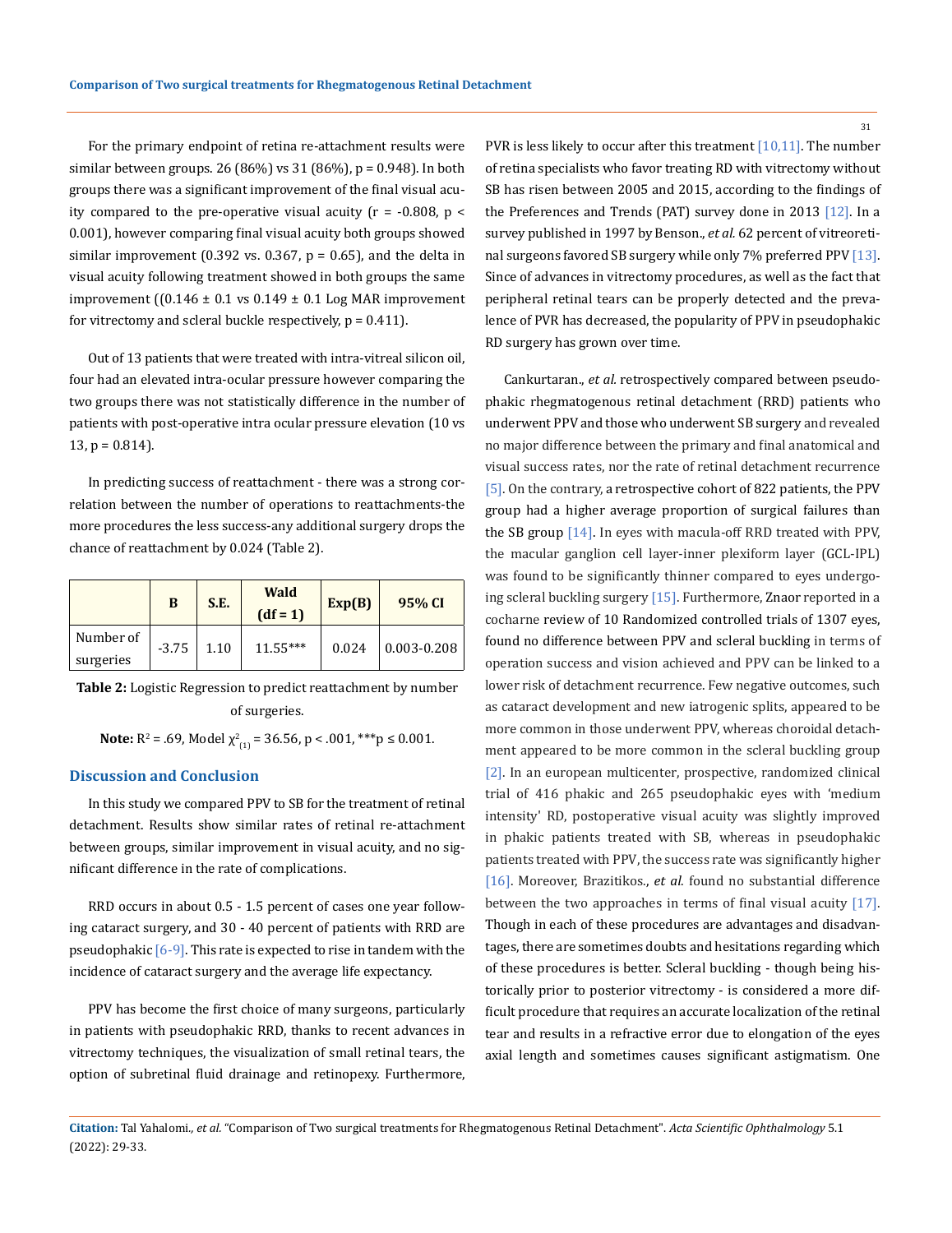of two basic methods in the surgical treatment of RD is SB, which provides target-oriented retinal attachment. Before the advances in PPV technique, SB had the highest success rate and was the most used approach in the treatment of RD  $[18-20]$ . In patients with aphakic and pseudophakic retinal detachment, the anatomical success rate of SB ranges between 60% to 80% [19,20]. Small retinal tears that cannot be seen, retinal tears that are located anteriorly, and the occurrence of proliferative vitreoretinopathy (PVR) are the most common causes of ineffective SB [21].

On the other hand - PPV often induces cataract, a significant disadvantage mainly in younger patients that must have a second procedure of cataract extraction and to lose their accommodation ability. The most important benefit of PPV is that it allows for better visualization of peripheral vitreous detachment by removing the vitreous and posterior hyaloid membrane. It also allows microscopic visualization of the peripheral fundus using scleral indentation and internal illumination when used in conjunction with wide-angle imaging systems. As a result, it offers a high rate of anatomical success in treating RD by allowing for better visualization of retinal tears in the peripheral fundus and prompt intervention.

Four of the 13 patients treated with intra-vitreal silicon oil had an increased intra-ocular pressure, but there was no statistical discrepancy between groups in terms of the percentage of patients with post-operative intra-ocular pressure escalation (Table 1). Thus, we have not found any difference between SB and PPV with post-operative intra-ocular pressure escalation.

We tried to tackle the question a bit differently while checking the final visual acuity in both procedures and by trying to see if we can predict reattachment success.

In this study we compared PPV to SB Among a modern cohort of patients with retinal detachment. The results show no differences in success rates or visual outcomes.

### **Ethics Approval and Consent to Participate**

This study adhered to the tenets of the Declaration of Helsinki and was approved by the institutional review board (IRB) of the Samson Assuta Ashdod Hospital. Due to its retrospective nature, a waiver of informed consent was granted.

### **Consent for Publication**

Not applicable.

#### **Availability of Data and Materials**

Not applicable.

### **Competing Interests**

The following authors have no financial disclosures: TY, IH, ML, RA, HW, JP.

#### **Funding**

No funding or grant support.

### **Authors' Contributions**

All authors attest that they meet the current ICMJE criteria for Authorship.

### **Acknowledgements**

None.

### **Bibliography**

- 1. [Dan L Longo. "Harrison's Principles of Internal Medicine". 18e,](https://accessmedicine.mhmedical.com/content.aspx?bookid=2129§ionid=191734545)  [chapter 28 ed \(2021\).](https://accessmedicine.mhmedical.com/content.aspx?bookid=2129§ionid=191734545)
- 2. Znaor L., *et al.* ["Pars plana vitrectomy versus scleral buckling](https://pubmed.ncbi.nlm.nih.gov/30848830/)  [for repairing simple rhegmatogenous retinal detachments".](https://pubmed.ncbi.nlm.nih.gov/30848830/)  *[Cochrane Database Systematic Reviews](https://pubmed.ncbi.nlm.nih.gov/30848830/)* 2019.3 (2019).
- 3. [Tasman W and Jaeger E. "Duane's Foundations of Clinical Oph](https://www.worldcat.org/title/duanes-ophthalmology/oclc/701565989)thalmology". 2006, chapter 27. *[Lippincott Williams and Wilkins](https://www.worldcat.org/title/duanes-ophthalmology/oclc/701565989)* [\(2006\).](https://www.worldcat.org/title/duanes-ophthalmology/oclc/701565989)
- 4. Myron Yanoff M., et al. "Ophthalmology". 5<sup>th</sup> edition (2018).
- 5. Cankurtaran V., *et al.* ["Anatomical and functional outcomes of](https://pubmed.ncbi.nlm.nih.gov/28135566/)  [scleral buckling versus primary vitrectomy in pseudophakic](https://pubmed.ncbi.nlm.nih.gov/28135566/)  retinal detachment". *[Bosnian Journal of Basic Medical Sciences](https://pubmed.ncbi.nlm.nih.gov/28135566/)* [17.1 \(2017\): 74-80.](https://pubmed.ncbi.nlm.nih.gov/28135566/)
- 6. Ah-Fat FG., *et al.* ["Trends in vitreoretinal surgery at a tertiary](https://bjo.bmj.com/content/83/4/396)  referral centre: 1987 to 1996". *[British Journal of Ophthalmol](https://bjo.bmj.com/content/83/4/396)ogy* [83.4 \(1999\): 396-398.](https://bjo.bmj.com/content/83/4/396)
- 7. [Olsen G and Olson RJ. "Update on a long-term, prospective](https://pubmed.ncbi.nlm.nih.gov/10946193/)  [study of capsulotomy and retinal detachment rates after cata](https://pubmed.ncbi.nlm.nih.gov/10946193/)ract surgery*[". Journal of Cataract and Refractive Surgery](https://pubmed.ncbi.nlm.nih.gov/10946193/)* 26.7 [\(2009\): 1017-1021.](https://pubmed.ncbi.nlm.nih.gov/10946193/)
- 8. Javitt JC., *et al.* ["National Outcomes of Cataract Extraction I:](https://www.sciencedirect.com/science/article/abs/pii/S0161642091322048)  [Retinal Detachment after Inpatient Surgery".](https://www.sciencedirect.com/science/article/abs/pii/S0161642091322048) *Ophthalmology* [98.6 \(1999\): 895-902.](https://www.sciencedirect.com/science/article/abs/pii/S0161642091322048)
- 9. [Lois N and Wong D. "Pseudophakic retinal detachment".](https://pubmed.ncbi.nlm.nih.gov/14499816/) *Sur[vey of Ophthalmology](https://pubmed.ncbi.nlm.nih.gov/14499816/)* 48.5 (2003): 467-487.
- 10. Speicher MA., *et al.* ["Primary Vitrectomy Alone for Repair of](https://pubmed.ncbi.nlm.nih.gov/11039419/)  [Retinal Detachments Following Cataract Surgery".](https://pubmed.ncbi.nlm.nih.gov/11039419/) *Retina* 20.5 [\(2000\): 459.](https://pubmed.ncbi.nlm.nih.gov/11039419/)

**Citation:** Tal Yahalomi*., et al.* "Comparison of Two surgical treatments for Rhegmatogenous Retinal Detachment". *Acta Scientific Ophthalmology* 5.1 (2022): 29-33.